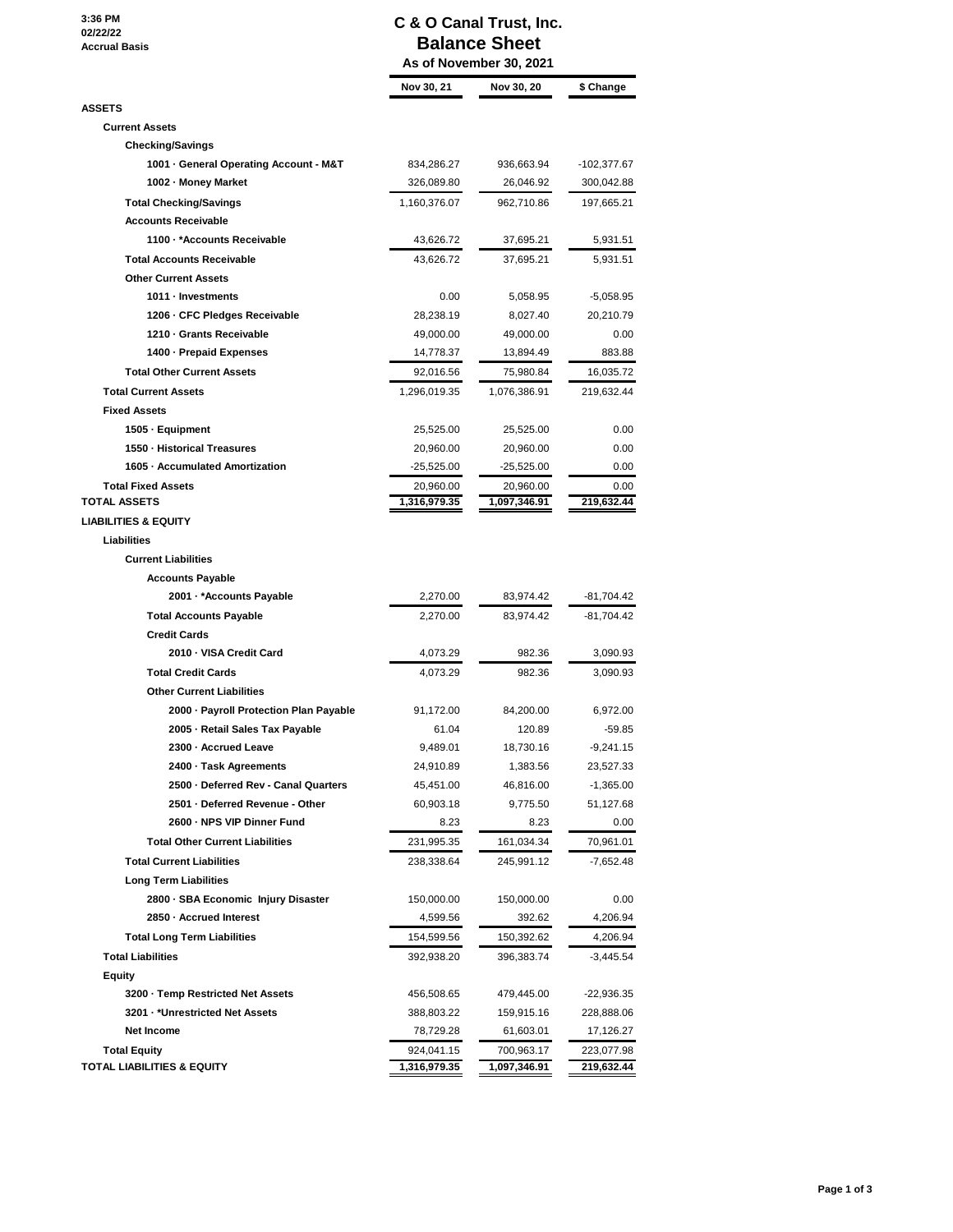## **C & O Canal Trust, Inc. Profit & Loss**

 **October through November 2021**

|                                        | Oct - Nov 21 | Oct - Nov 20 | \$ Change    |
|----------------------------------------|--------------|--------------|--------------|
| <b>Ordinary Income/Expense</b>         |              |              |              |
| <b>Income</b>                          |              |              |              |
| 4000 - Individual Contributions (UR)   | 29,609.33    | 16,218.92    | 13,390.41    |
| 4005 · Foundation Contributions (UR)   | 5,500.00     | 28,525.36    | $-23,025.36$ |
| 4010 - Corporate Contributions (UR)    | 3,019.14     | 770.21       | 2,248.93     |
| 4015 · Government Grants (UR)          | 44,332.00    | 43,328.00    | 1,004.00     |
| 4020 · Organization (UR)               | 13,990.62    | 9,586.00     | 4,404.62     |
| 4050 · Earned Admin Revenue (UR)       | 1,500.00     | 2,250.00     | $-750.00$    |
| 4060 · Events (UR)                     | 519.00       | 1,793.43     | $-1,274.43$  |
| 4100 - Individual Contributions (TR)   | 13,013.74    | 9,623.50     | 3,390.24     |
| 4105 - Foundation Contributions (TR)   | 15,909.02    | 100.00       | 15,809.02    |
| 4110 - Corporate Contributions (TR)    | 30.00        | 0.00         | 30.00        |
| 4120 Organization (TR)                 | 7,000.00     | 25,250.00    | $-18,250.00$ |
| 4130 · Special Projects (TR)           | 0.00         | 50.00        | $-50.00$     |
| 4250 · Workplace Giving                | 31,158.96    | 337.52       | 30,821.44    |
| 4400 · Interest                        | 10.90        | 2.17         | 8.73         |
| 4455 · Gain/Loss on sale of Investment | $-15.00$     | 0.00         | $-15.00$     |
| 4500 · Sales Income                    | 2,573.98     | 4,852.53     | $-2,278.55$  |
| 4510 - Logo Wear Income                | 1,952.09     | 0.00         | 1,952.09     |
| 4600 - Canal Quarters Revenue          | 36,735.00    | 41,105.00    | $-4,370.00$  |
| <b>Total Income</b>                    | 206,838.78   | 183,792.64   | 23,046.14    |
| <b>Gross Profit</b>                    | 206,838.78   | 183,792.64   | 23,046.14    |
| <b>Expense</b>                         |              |              |              |
| 6000 · Salary Expenses                 | 75,393.82    | 83,142.76    | $-7,748.94$  |
| 6010 · Employee/Fringe Benefits        | 3,045.95     | 4,985.64     | $-1,939.69$  |
| 6020 · Program Related Expenses        | 38,282.15    | 24,014.06    | 14,268.09    |
| 6050 - Professional Fees/Services      | 4,130.99     | 2,554.13     | 1,576.86     |
| 7000 Grants and Donations              | 52.43        | 0.00         | 52.43        |
| 7040 · General Operating Expenses      | 7,204.16     | 7,493.04     | $-288.88$    |
| <b>Total Expense</b>                   | 128,109.50   | 122,189.63   | 5,919.87     |
| <b>Net Ordinary Income</b>             | 78,729.28    | 61,603.01    | 17,126.27    |
| Net Income                             | 78,729.28    | 61,603.01    | 17,126.27    |